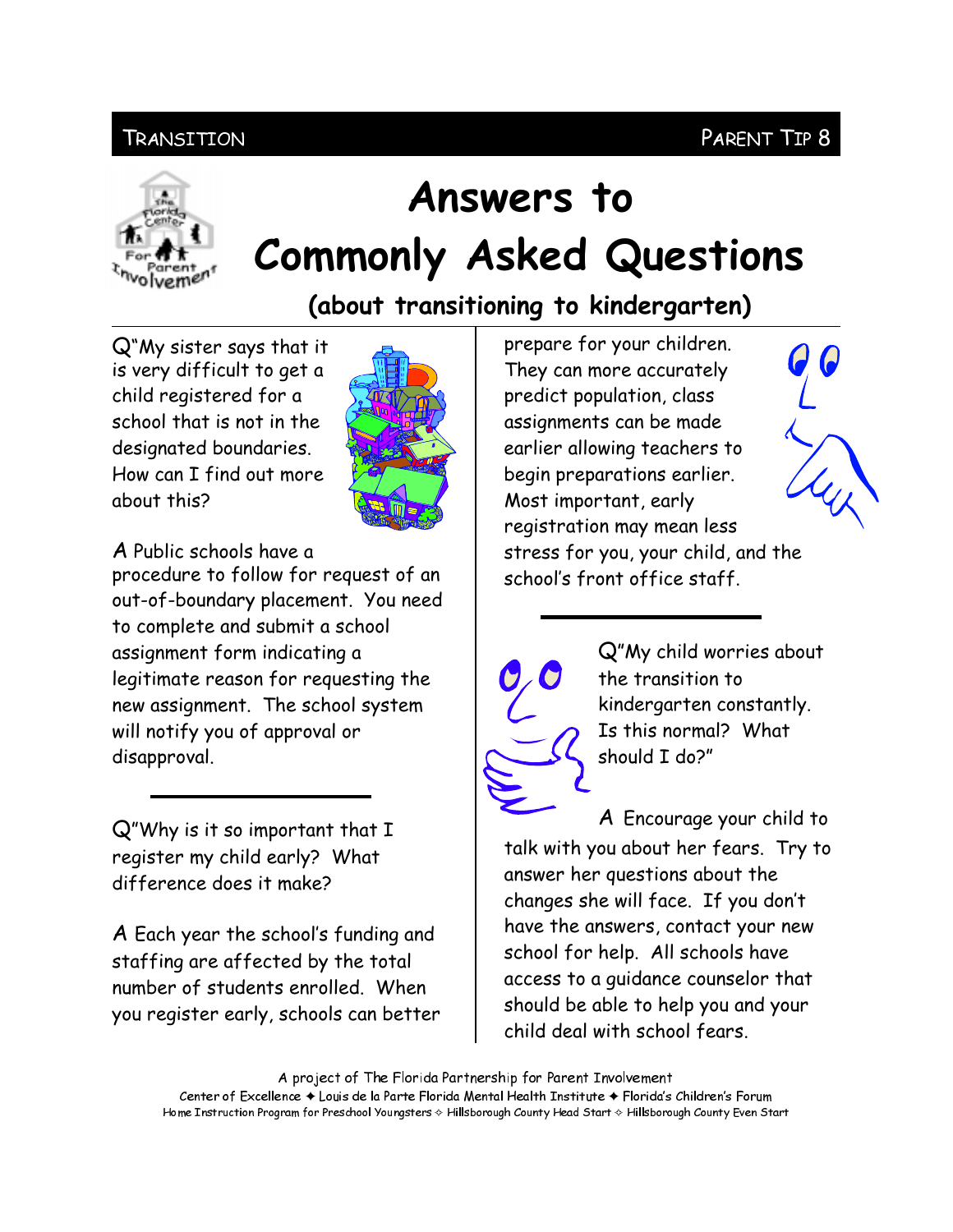#### 2 TRANSITION

Q"What if I am unhappy with my child's teacher and want to have him moved to another class?"

A Ideally, work out your problem with the teacher directly. If you have tried that and you are still not satisfied, call or write the principal.

Let her know what your concerns are and that you have unsuccessfully addressed them with the teacher. Consider the suggestions of the principal If you are not satsified with the principal's solution, you



may contact the local School Board office to file a complaint.

For more information contact:

A project of The Florida Partnership for Parent Involvement Center of Excellence ♦ Louis de la Parte Florida Mental Health Institute ♦ Florida's Children's Forum Home Instruction Program for Preschool Youngsters & Hillsborough County Head Start & Hillsborough County Even Start

### PARENT TIP 8